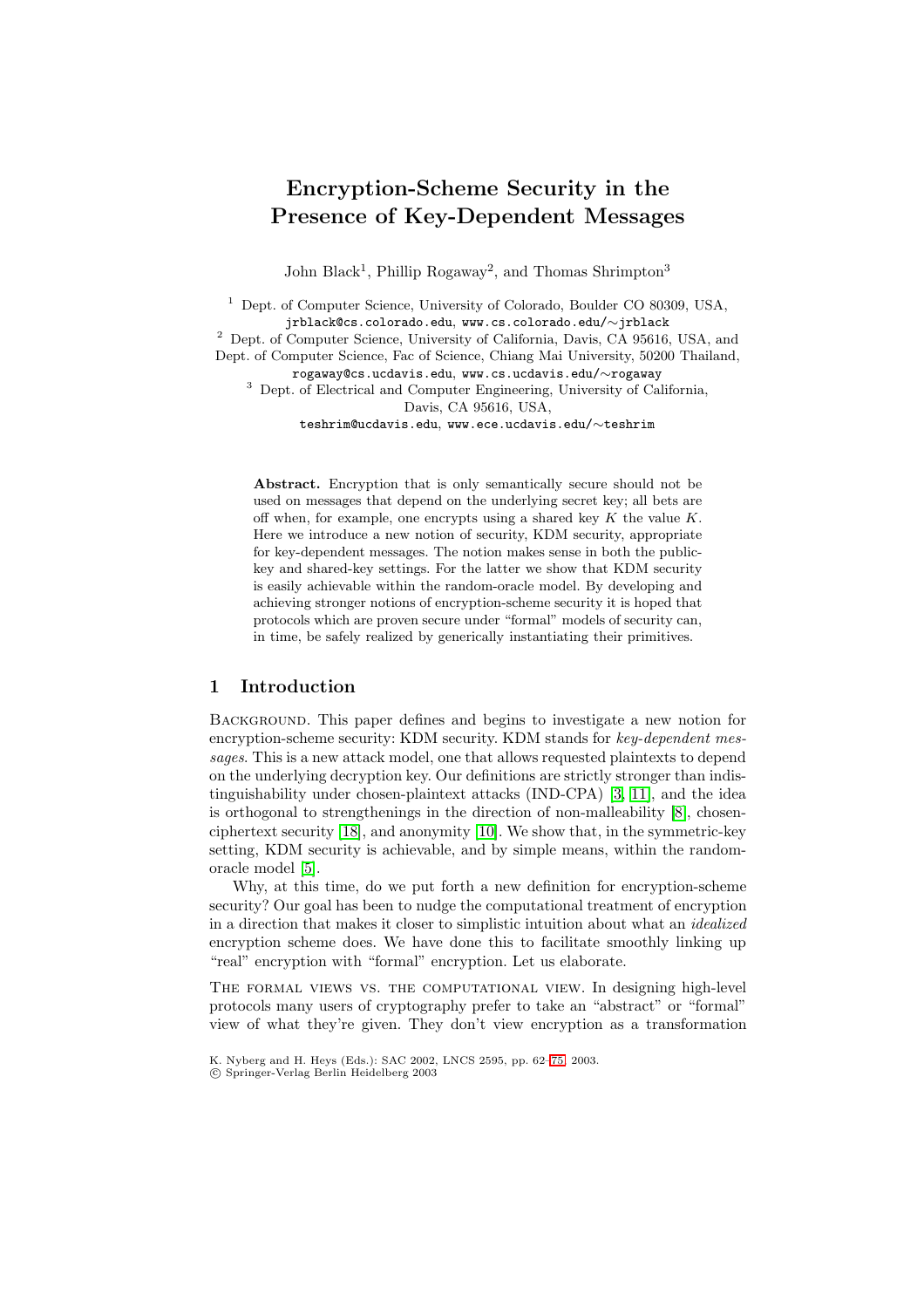on strings at all. Instead, typically, they see encryption as a formal symbol, the properties of which are modeled (not defined) by the manner in which this formal symbol may be manipulated. There are many such formal views towards cryptography; see, for example, [\[1,](#page-12-6) [6,](#page-12-7) [9,](#page-12-8) [15\]](#page-12-9)

Quite recently, some work has emerged which starts to bridge the computational view and the formal one. Lincoln, Mitchell, Mitchell and Scedrov [\[13\]](#page-12-10) develop a formal model that blends in computational aspects. Pfitzmann, Schunter and Waidner [\[16\]](#page-13-1), and then Pfitzmann and Waidner [\[17\]](#page-13-2), consider security, in the computational sense, of general reactive systems, which are modeled formally. Abadi and Rogaway [\[2\]](#page-12-11) give a formal treatment of encryption and then prove that formally-equivalent expressions give rise to computationally indistinguishable ensembles, as long as the expressions contain no "encryption cycles" (a generalization of encrypting ones own key) and as long as the encryption scheme has the right (computational) properties.

Consider the last of these works. To the computational cryptographer the technical restriction just mentioned might be understood as a warning: formal cryptography easily permits its users to ignore an essential restriction (the necessity of avoiding encryption cycles). But there is another viewpoint—and the one that motivates us. Maybe the formal view of cryptography is already doing a nice job to capture strong intuition and it is incumbent on computational cryptography to find definitions and schemes which support formal cryptography. From this viewpoint, there is nothing obviously and intuitively "wrong" with encrypting ones decryption key, and so one had better find definitions and realizations that make this allowable. In this view, a mandate to avoid encryption cycles might seem to be an artifact of inessential definitional choices.

CONTRIBUTIONS. At a technical level, the current paper does several things:

- We present a new, and very strong, definition of security—a definition that allows the adversary indirect access to hidden keys. One can think of this as a new attack model, KDM, and we leave the goal, IND, alone. We define KDM security for both the symmetric and asymmetric settings.
- We separate KDM security from other notions of security. We show that KDM security implies but is not implied by CPA security. We show that some conventional means to achieve CPA security, in particular those that employ stateful encryption (e.g., counter-mode with a fixed initial counter), do *not* achieve KDM security.
- At the same time, we show that KDM security is easy to achieve within the random-oracle model [\[5\]](#page-12-4): we give a simple scheme that is KDM secure.

Most of this paper focuses on the symmetric model for KDM security, but there would seem to be no essential differences between the symmetric and asymmetric settings. We define KDM security in the public-key trust model and discuss achieving it.

CONCURRENT WORK. A recent paper by Camenisch and Lysyanskaya defines a notion of *circular security* for the asymmetric setting [\[7,](#page-12-12) p. 17]. Their notion would seem to be strictly weaker than our (asymmetric-model) notion of KDM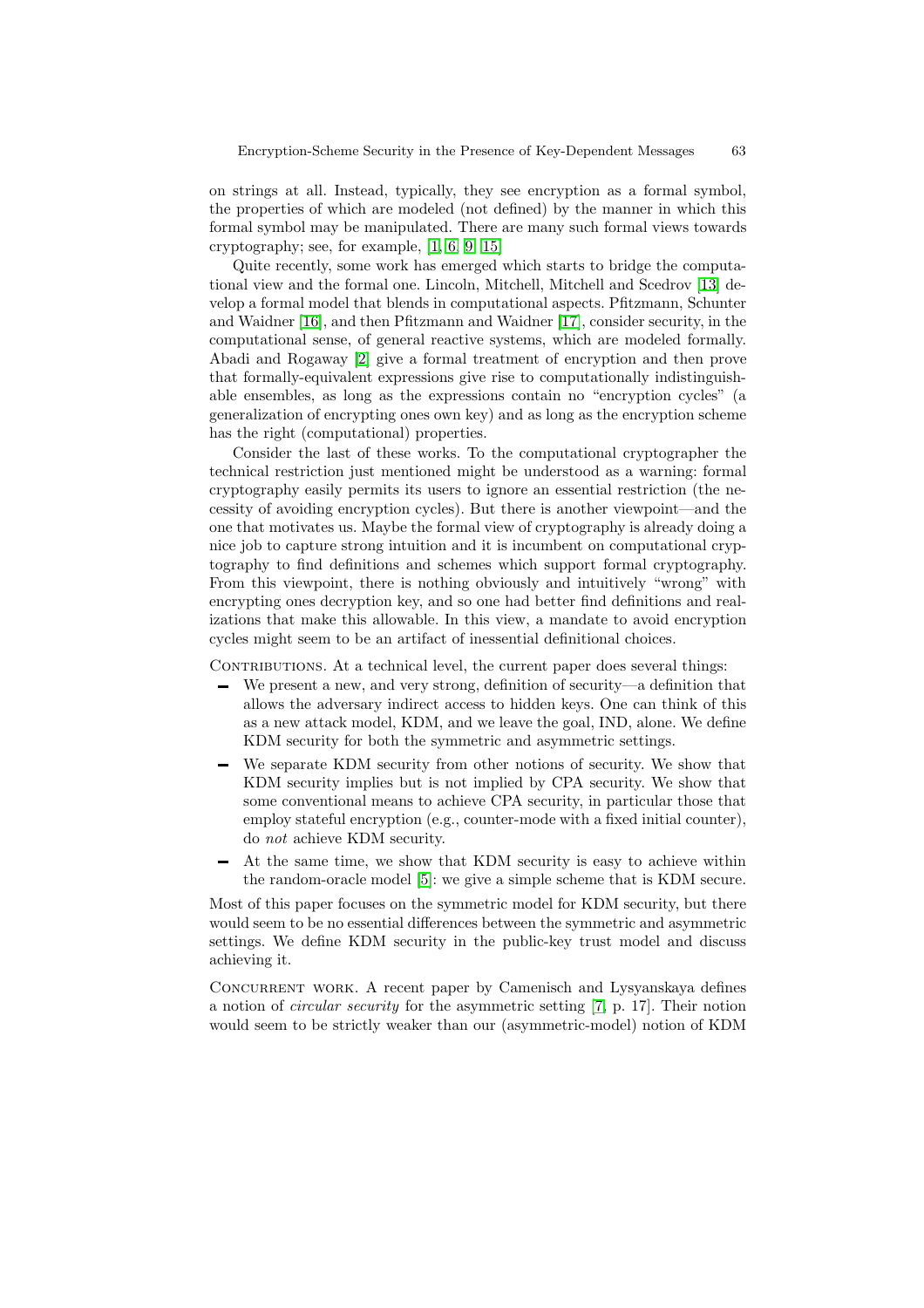security. Camenisch and Lysyanskaya were interested in anonymous credential systems and saw encryption schemes satisfying circular security as a tool. Their work highlights the possibility that KDM-secure encryption schemes may be a useful primitive in designing higher-level protocols. Our own work and that of [\[7\]](#page-12-12) were independent and cross-reference each other.

AN INTERESTING OPEN PROBLEM. This paper proposes a new privacy notion and then answers some simple questions about it. We leave unanswered the question as to whether KDM security, either for the symmetric or the asymmetric trust model, can be provably achieved in the *standard* model of computation (no random oracle) under a standard complexity assumption.

## **2 The Peril of Encrypting Ones Key**

Goldwasser and Micali were the first to recognize the potential problems surrounding encryption cycles [\[11,](#page-12-1) [14\]](#page-12-13). Let us assume the symmetric setting. Given an encryption scheme that is secure in any of a number of standard senses (say IND-CPA), one can trivially modify it to construct a similarly secure encryption scheme (still IND-CPA secure, say) that is rendered completely *insecure* were the adversary somehow handed an encryption of the underlying key. (For example, modify  $\mathcal{E}_K(M, R)$  to  $0 \parallel \mathcal{E}_K(M, R)$  if  $M \neq K$ , and  $1 \parallel K$  otherwise.) We call<br>an encryption of the decryption key an encryption cycle of length ane an encryption of the decryption key *an encryption cycle of length one.*

More generally, an encryption cycle involves the encryption of some function of the key. For example, the encryption the bitwise complement of  $K$  and the encryption of M  $\parallel$  K (for some plaintext M) are both cycles. Some cycles pose no threat to security; other cycles do. There is no known characterization of the cases that cause problems for the standard definitions.

Informally, an encryption scheme will be called "KDM secure" if it is secure (in the sense of indistinguishability) despite an adversary's ability to obtain the encryption under key  $K_i$  of some function  $g(\mathbf{K})$  of the vector **K** of underlying secret keys. (We have to think of a vector of keys because the assumption that there is just a single key would seem to entail a loss of generality.) Through the function  $g$  the adversary has indirect access to the keys, but this information is only surfaced after encryption. As examples, function g might request a particular key  $K_i$ , or it might xor various keys.

We note that one can also give a notion for key-dependent chosen-ciphertext attack, KDC, where a function of the keys can be surfaced through decryption as well as through encryption. We do not pursue this at this time.

Well-designed protocols rarely employ encryption cycles (a fact that certainly does limit the applicability of this paper!). Some encrypting backup systems may encrypt their own key (blithely encrypting the entire system image, which may include the encryption key). Some key-distribution protocols allow the adversary to effectively create an encryption cycle: having recorded a message M which includes the encryption of a session key  $K$ , the adversary may now be able to replay this message  $M$  (perhaps pretending it is a nonce) in a context in which the principal will now encrypt it under  $K$ . This gives a cycle, though not a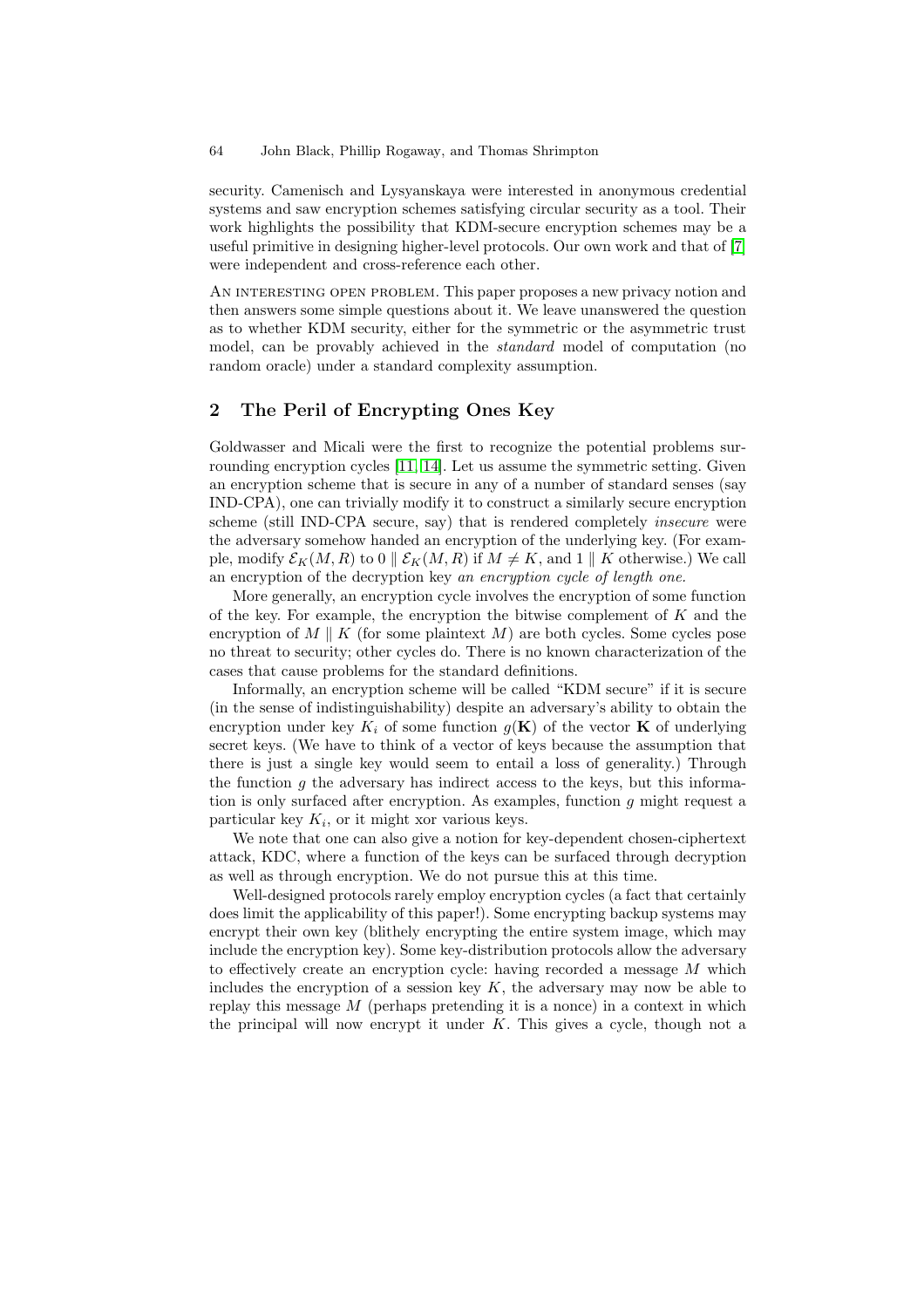troublesome one. The recently proposed credential system of [\[7\]](#page-12-12) uses encryption cycles in the asymmetric setting.

We comment that there are multiple properties (beyond the ability to safely encrypt ones key) implicit in formal models and not guaranteed by IND-CPA security. These properties include protecting the integrity of messages, concealing the length of a plaintext, and concealing which pairs of ciphertexts were encrypted under the same key. But the most bothersome and most ignored problem seems to be key-dependent plaintexts.

#### **3 Background Notions**

NOTATION. Let  $\{0,1\}^*$  be the space of (finite) binary strings, let  $\{0,1\}^\infty$  be the space of infinite binary strings, and let  $S^{\infty}$  be the set of tuples  $(K_1, K_2,...)$  where each  $K_i \in S$ . If  $Pad \in \{0,1\}^\infty$  and  $M \in \{0,1\}^*$  then  $Pad \oplus M$  and  $M \oplus Pad$ are the xor of M and the first  $|M|$  bits of Pad. Let  $x_1, x_2, \ldots \stackrel{*}{\leftarrow} \Omega$  mean that  $x_1, x_2, \ldots$  are assigned values independently from the distribution O. (Use the  $x_1, x_2, \ldots$  are assigned values independently from the distribution  $\Omega$ . (Use the uniform distribution when  $\Omega$  is a finite set.) If A is a probabilistic algorithm then  $a \stackrel{*}{\leftarrow} A(x_1, x_2, \ldots)$  denotes running A on the given inputs and letting a be<br>the outcome. An adversary is a probabilistic algorithm that may access one the outcome. An *adversary* is a probabilistic algorithm that may access one or more oracles. The running time of  $A$  is the actual running time of  $A$  plus its description size. If A makes oracle queries that specify functions  $g_1, g_2, \ldots$ then the running time of A also includes the (worst case) time to compute each queried function  $q_i$ .

Symmetric encryption. We recall the syntax for a symmetric-encryption scheme as given (in a slightly modified form) by [\[3\]](#page-12-0). Let Plaintext and Ciphertext be nonempty sets of strings. We assume that Plaintext has the property that if  $M \in$  Plaintext then  $M' \in$  Plaintext for every  $M'$  of the same length as M. Let Key =  $\{0,1\}^k$  for some  $k \ge 1$  and let Coins =  $\{0,1\}^r$  for some  $r \ge 1$ . Let String =  $\{0,1\}^*$  be the set of all (finite) strings. Then a *symmetric encryption scheme* is a triple of algorithms  $\Pi = (\mathcal{K}, \mathcal{E}, \mathcal{D})$  where:  $\mathcal{K}$ : Coins  $\rightarrow$  Key and  $\mathcal{E}:$  Key  $\times$  String  $\times$  Coins  $\rightarrow$  Ciphertext  $\cup$  {∗} and  $\mathcal{D}:$  Key  $\times$  String  $\rightarrow$  Plaintext  $\cup$  {∗}. Algorithm  $\mathcal K$  is called the *key-generation* algorithm,  $\mathcal E$  is called the *encryption* algorithm, and  $\mathcal D$  is the *decryption* algorithm. We call  $k$  (the length of any string K output by  $\mathcal{K}$ ) the *key length* of  $\Pi$  and we call r (the number of random bits used by  $\mathcal{E}$ ) the *coin length* of  $\Pi$ . We usually write the first argument to  $\mathcal{E}$ and D as a subscript. We call  $\mathcal{E}_K(M, R)$  the encryption of the *plaintext* M under key  $K$  and coins  $R$ . Usually we omit specific reference to the final argument to  $\mathcal{E}$ , the random string R, thinking of  $\mathcal{E}_K$  as a probabilistic algorithm. Likewise, we usually omit mention of the argument to  $K$ , thinking of  $K$  as a probabilistic algorithm, or else the induced probability space. We require that for all  $K \in \mathsf{Key}$ and  $R \in \text{Coins, if } M \notin \text{Plaintext then } \mathcal{E}_K(M,R) = *$  and if  $M \in \text{Plaintext then }$  $\mathcal{E}_K(M,R) \in \mathsf{Ciphertext}$  and, what's more,  $\mathcal{D}_K(\mathcal{E}_K(M,R)) = M$ .

The syntax above is for encryption schemes in the *standard model*. To define encryption schemes in the *random-oracle model* we allow that  $\mathcal{K}, \mathcal{E}$  and  $\mathcal{D}$  are given an oracle  $H \in \Omega$  where  $\Omega$  is the set of all functions from  $\{0,1\}^*$  to  $\{0,1\}^{\infty}$ .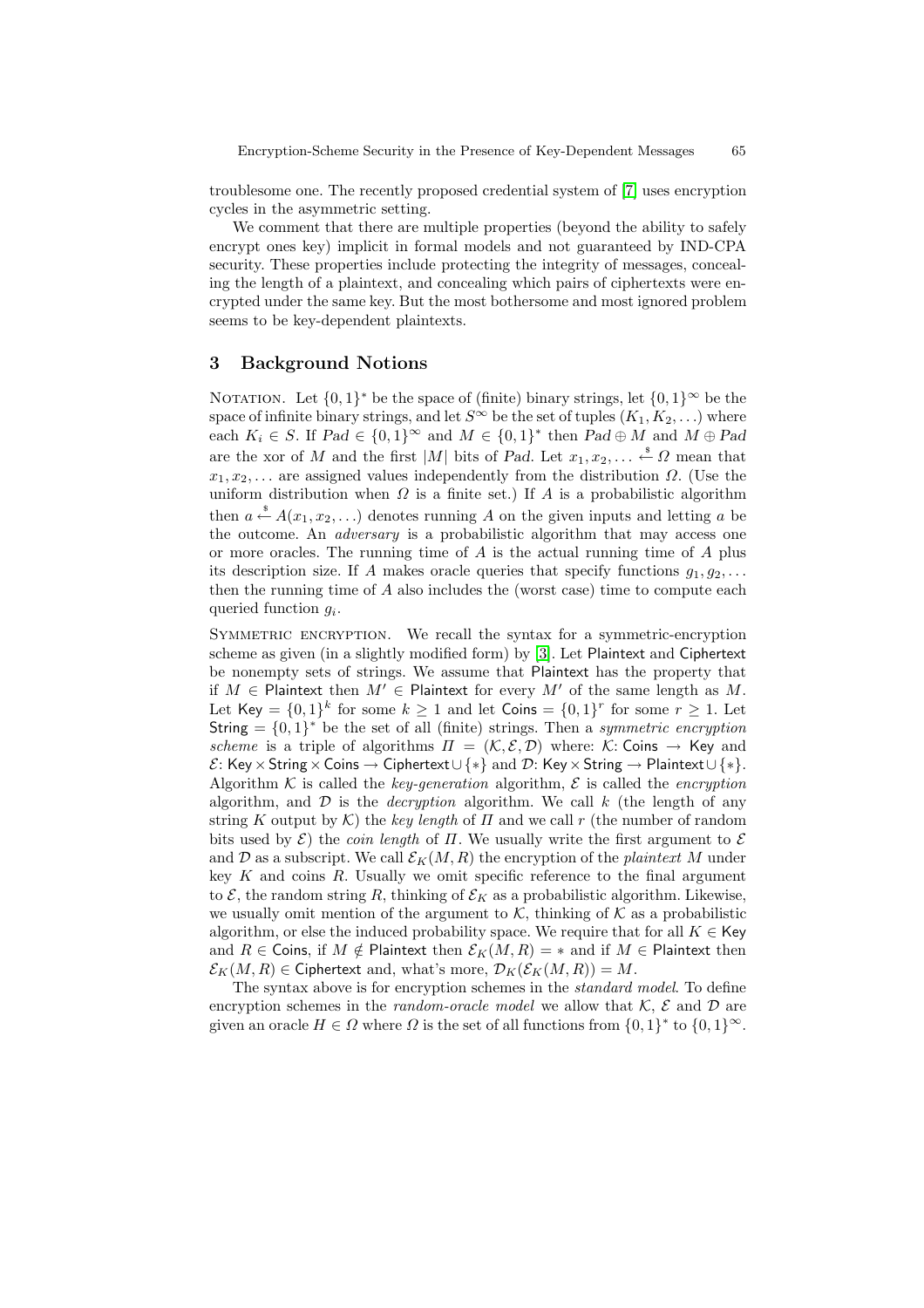IND-CPA security. We review the notion of indistinguishability under a chosen-plaintext attack [\[3,](#page-12-0) [11\]](#page-12-1). Let  $\Pi = (\mathcal{K}, \mathcal{E}, \mathcal{D})$  be a symmetric encryption scheme and let A be an adversary. For  $K \in \mathsf{Key}$  let

Real<sub>K</sub> be the oracle that on input M returns  $C \stackrel{\text{d}}{\leftarrow} \mathcal{E}_K(M)$  and let

Fake<sub>K</sub> be the oracle that on input M returns  $C \stackrel{\text{s}}{\leftarrow} \mathcal{E}_K(0^{|M|})$ 

The **IND-CPA advantage** of A is defined as

$$
\mathsf{Adv}_{\Pi}^{\mathsf{cpa}}(A) \stackrel{\text{def}}{=} \left| \Pr \left[ K \stackrel{\$}{\leftarrow} \mathcal{K} : A^{\mathsf{Real}_K} = 1 \right] - \Pr \left[ K \stackrel{\$}{\leftarrow} \mathcal{K} : A^{\mathsf{Fake}_K} = 1 \right] \right|
$$

# **4 The Notion of Symmetric KDM Security**

The notion of IND-KDM security strengthens the IND-CPA notion just given. We again imagine two experiments. Both experiments begin by selecting a vector of keys  $\mathbf{K} = (K_1, K_2, \ldots)$  where each key  $K_i$  is determined by running the keygeneration algorithm  $K$ . Independent coins are used in each run. We denote this step by  $\mathbf{K} \stackrel{\text{s}}{\leftarrow} \mathcal{K}$  and it is the same as: **for**  $i \in \{1, 2, \ldots\}$  **do**  $K_i \stackrel{\text{s}}{\leftarrow} \mathcal{K}$ . Then:

- **Real:** the adversary is given an oracle  $\text{Real}_{K}$  that takes two inputs: a number  $j \in \{1, 2, ...\}$  and a function g. The function g is described by a (deterministic) RAM program, encoded according to some fixed conventions. Function g maps  $\mathbf{K} \in (\{0,1\}^*)^\infty$  to  $g(\mathbf{K}) \in \{0,1\}^*$ . When oracle Real<sub>K</sub> is asked  $(j, g)$  it probabilistically encrypts  $M = g(K)$  under key  $K_j$ .
- **Fake:** the adversary is given an oracle  $\mathsf{Fake}_{\mathbf{K}}$  that, when similarly asked  $(j, g)$ , probabilistically encrypts  $|g(\mathbf{K})|$  zero-bits under key  $K_i$ .

The adversary should output a 1 if it believes it has participated in experiment **Real** and 0 if it believes it has participated in experiment **Fake**. We insist that for any  $(j, g)$  queried by an adversary,  $|g(K)|$  does not depend on **K**. To describe this condition we say that g is *fixed-length*. We call g the *plaintextconstruction function*.

**Definition 1 (IND-KDM — standard model — symmetric setting).** Let  $\Pi = (\mathcal{K}, \mathcal{E}, \mathcal{D})$  be a symmetric encryption scheme and let A be an adversary. For  $\mathbf{K} \in (\{0,1\}^*)^{\infty}$ , let

Real<sub>**K**</sub> be the oracle that on input  $(j, g)$  returns  $C \stackrel{\text{s}}{\sim} \mathcal{E}_{K_j}(g(\mathbf{K}))$  and let **Fake<sub>K</sub>** be the oracle that on input  $(j, g)$  returns  $C \stackrel{\text{g}}{\leftarrow} \mathcal{E}_{K_j}(0^{|g(\mathbf{K})|})$ 

The **IND-KDM advantage** of an adversary A is defined as

$$
\mathsf{Adv}_{\varPi}^{\mathsf{kdm}}(A) \stackrel{\mathrm{def}}{=} \left| \Pr\left[\mathbf{K} \stackrel{\hspace{0.1em}\mathsf{s}}{ \leftarrow } \mathcal{K} \colon \, A^{\mathsf{Real}_{\mathbf{K}}} = 1 \right] - \Pr\left[\mathbf{K} \stackrel{\hspace{0.1em}\mathsf{s}}{ \leftarrow } \mathcal{K} \colon \, A^{\mathsf{False}_{\mathbf{K}}} = 1 \right] \right| \qquad \diamondsuit
$$

We often omit the quantifier IND in IND-KDM.

Informally, an encryption scheme  $\Pi$  is KDM secure if for any "reasonable"<br>exactly  $A$  we have that  $\Delta d\nu^k d\nu$  is "small". We shall make precise stateadversary A we have that  $\mathsf{Adv}_{II}^{\text{kdm}}(A)$  is "small." We shall make precise state-<br>ments along these lines. However, there is also an asymptotic way of defining ments along these lines. However, there is also an asymptotic way of defining this notion. For it one parameterizes the encryption scheme by a security parameter  $k$  and provides  $k$  to the adversary, in unary. Then one demands that for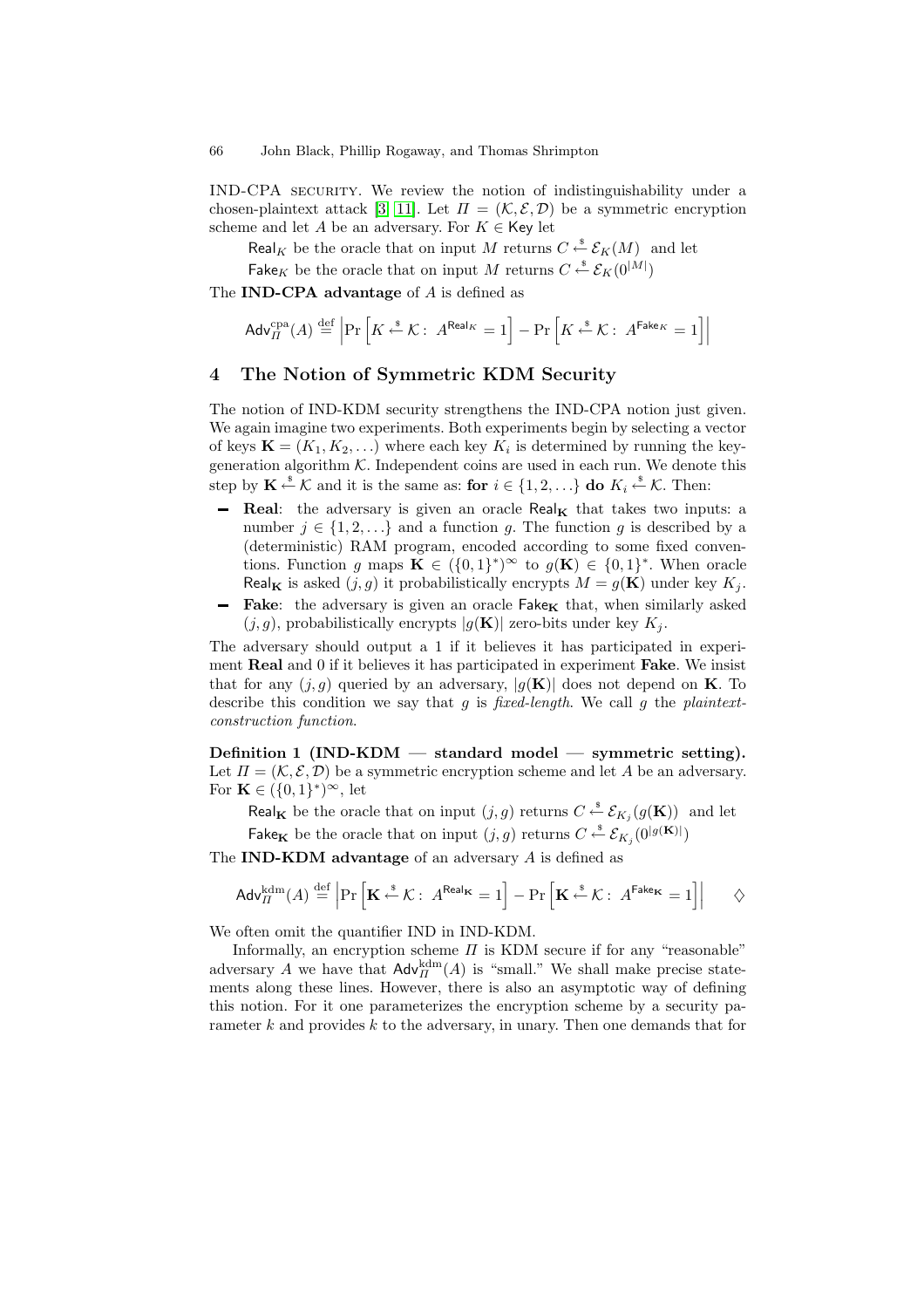any polynomial time adversary A we have that  $\mathsf{Adv}_{H}^{\text{kdm}}(A)$  is negligible (i.e., it vanishes faster than the inverse of any polynomial). One includes in  $A$ 's running vanishes faster than the inverse of any polynomial). One includes in  $A$ 's running time the running time of the plaintext-construction functions g.

IND-KDM in the RO model. KDM security is an extremely strong notion. It is easily seen to imply "standard" notions, like IND-CPA, and it is easily seen not to be implied by IND-CPA (that is, if there exists an IND-CPA secure encryption scheme then there exists an IND-CPA secure encryption scheme that is not IND-KDM secure). The IND-KDM notion is so strong, in fact, that we are unaware of any scheme, regardless of complexity, that demonstrably meets the definition we have given (for the standard model of computation). Here we will instead be giving an efficient scheme in the random-oracle model. Before giving our scheme, we must define KDM security in the random-oracle model.

Recall that  $\Omega$  is the set of all functions H from  $\{0,1\}^*$  to  $\{0,1\}^{\infty}$ . This set is provided with a probability measure by saying that a random  $H$  from  $\Omega$  assigns to each  $X \in \{0,1\}^*$  an infinite sequence of bits each of which is selected uniformly at random. Though  $H(X)$  is defined to be an infinite string, algorithms that use H necessarily make use of only a finite-length prefix. We provide algorithms K, E, D, A, and g with oracle access to  $H \in \Omega$ . We write a question-mark superscript, as in  $g^2$ , if we wish to emphasize that an algorithm calls out to an (unspecified) oracle.

For the RO model we must update the notion of g being fixed-length: for any<br>c) asked by an adversary  $|a^H(\mathbf{K})|$  must be independent of both H and K  $(j, g)$  asked by an adversary,  $|g^H(\mathbf{K})|$  must be independent of both H and **K**.<br>This means that  $|g^H(\mathbf{K})| = |g^H(\mathbf{K}')|$  for any H  $H' \in Q$  and **K**  $\mathbf{K}' \in (10, 11^*)^{\infty}$ This means that  $|g^H(\mathbf{K})| = |g^{H'}(\mathbf{K}')|$  for any  $H, H' \in \Omega$  and  $\mathbf{K}, \mathbf{K}' \in (\{0, 1\}^*)^{\infty}$ .

**Definition 2 (IND-KDM — RO-model — symmetric setting).** Let  $\Pi$  =  $(\mathcal{K}, \mathcal{E}, \mathcal{D})$  be a symmetric encryption scheme for the RO model, and let A be an adversary. For  $\mathbf{K} \in (\{0,1\}^*)^{\infty}$ , let

Real<sub>K</sub><sup>H</sup> be the oracle that on input  $(j, g^2)$  returns  $C \stackrel{\text{g}}{\leftarrow} \mathcal{E}_{K_j}^H(g^H(\mathbf{K}))$  and let

**Fake**<sup>H</sup><sub>**K**</sub> be the oracle that on input  $(j, g^?)$  returns  $C \stackrel{\text{g}}{\leftarrow} \mathcal{E}_{K_j}^H(0^{|g^H(\mathbf{K})|})$ 

The **KDM-advantage** of A in the random-oracle model is defined as

$$
\begin{aligned} \mathsf{Adv}_{\Pi}^{\mathrm{kdm}}(A) \stackrel{\mathrm{def}}{=} \left| \Pr\left[\mathbf{K} \stackrel{\mathrm{s}}{\leftarrow} \mathcal{K}; H \stackrel{\mathrm{s}}{\leftarrow} \Omega: A^{H, \operatorname{Real}_{\mathbf{K}}^{H}} = 1 \right] \right. \\ &- \Pr\left[\mathbf{K} \stackrel{\mathrm{s}}{\leftarrow} \mathcal{K}; H \stackrel{\mathrm{s}}{\leftarrow} \Omega: A^{H, \operatorname{Fake}_{\mathbf{K}}^{H}} = 1 \right] \right| \quad \diamondsuit \end{aligned}
$$

Comments. We emphasize that for KDM security in the RO model, the adversary  $A$  can effectively access the random oracle  $H$  in two different ways: in <sup>a</sup> *direct* query the adversary asks X and receives H(X); while in an *indirect* query the adversary asks for the encryption under key  $K_i$  of  $M = g^H(\mathbf{K})$  and the computation of  $q^H(\mathbf{K})$  does *itself* involve some number of calls to H.

The assumption that the plaintext-construction function  $g$  is fixed-length is a necessary one; without making this assumption, KDM-secure schemes would not exist. Consider, for example, the function  $g_{i,j}$  where  $g_{i,j}(\mathbf{K}) = 1$  if the *i*-th bit of  $K_j$  is 1 and  $g_{i,j}(\mathbf{K}) = 00$  if the *i*-th bit of  $K_j$  is 0. If encryption function  $\mathcal E$ reveals the length of the plaintext (which our definition allows) then an adversary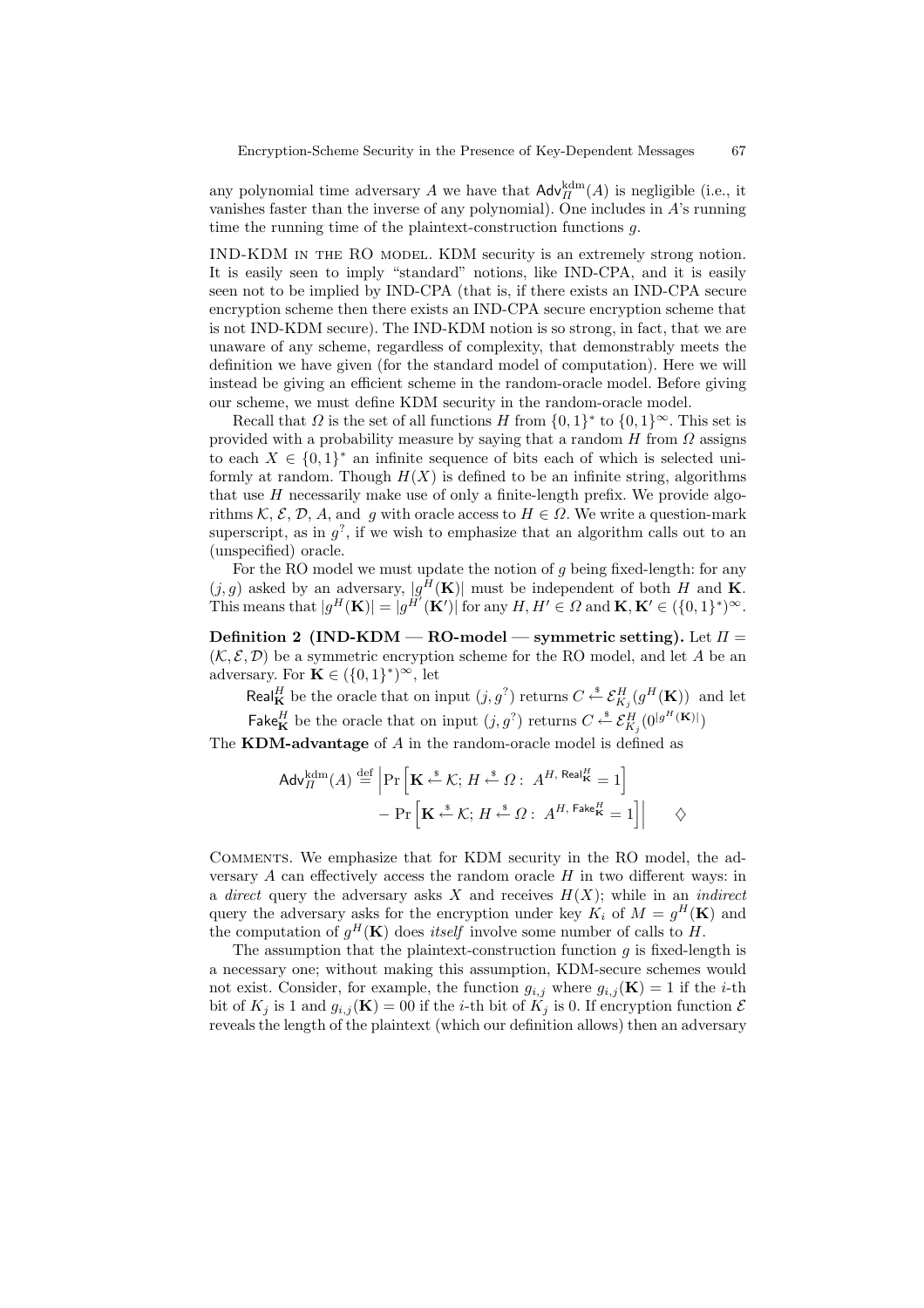can ask for  $g_{i,j}(\mathbf{K})$ -values as a way to learn any key, bit by bit. Once a key  $K_j$  is determined by the adversary it can use this knowledge to distinguish experiments **Real** and **Fake**. Basically, having allowed encryption to be the length-revealing, one must not permit the length of  $M = g^H(\mathbf{K})$  to act as "covert channel" for the adversary to learn information about **K**.

The role of the plaintext-construction function  $g$  can be thought of like this: it's as though A and g are in cahoots (after all, A chooses g) and g knows all of the keys. If only q could get some information back to its buddy  $A$ , then  $A$  would win. But g's output is forced to go through an encryption operation before it is sent back to A. In a KDM-secure scheme, the plaintext-construction function  $g$ , poor thing, has no way to get anything useful back to A.

## **5 Achieving KDM Security in the Symmetric Setting**

We now provide a simple and efficient technique to achieve an IND-KDM secure symmetric encryption scheme in the RO model. Several natural methods would seem to accomplish this goal (see the discussion at the end of this section); we give a particularly simple one.

THE **ver** CONSTRUCTION. For  $k \geq 1$  an integer, the symmetric encryption scheme that we denote **ver**[k] =  $(K, \mathcal{E}, \mathcal{D})$  works as follows. Key-generation algorithm  $K$  outputs a random k-bit string K. Encryption algorithm  $\mathcal E$  is defined by  $\mathcal{E}_K(M,R) = R \parallel (H(K \parallel R) \oplus M)$  where  $R \in \{0,1\}^k$  is the  $r = k = |K|$  random coins used for encryption. Decryption algorithm  $\mathcal D$  is defined by  $\mathcal D_K(\mathcal C) = *$  if  $|\mathcal{C}| < |K| = k$  and, otherwise,  $\mathcal{D}_K(\mathcal{C}) = H(K || R) \oplus C$  where  $R = \mathcal{C}[1..k]$  is the first  $k = |K|$  bits of C and  $C = \mathbb{C}[k+1]$  is the rest of C.

We now show that scheme **ver** is KDM secure (in the RO model).

<span id="page-6-0"></span>**Theorem 1 (KDM security of the ver construction).** Let  $k \geq 1$  be a number and let A be an adversary that attacks  $ver[k]$ . Suppose that A asks at most q oracle queries (encryption queries + direct RO queries + indirect RO queries). Then  $\text{Adv}^{\text{tdm}}_{\text{unshell}}(A) \leq q^2/2^{k-2}$ . queries). Then  $\mathsf{Adv}_{\mathbf{ver}[k]}^{\text{kdm}}(A) \leq q^2/2^{k-2}$ .  $\diamondsuit$ 

**Proof:** The proof is an application of the game-playing paradigm as used, for example, in [\[12\]](#page-12-14).

We begin by making some without-loss-of-generality assumptions about the behavior of A. Let  $N < q$  be the number of different keys referenced by adversary A (that is, referenced as j-values in  $(j, g^2)$ -queries). First, we assume that the keys referenced by A are keys  $j = 1, 2, ..., N$ . This entails no loss of generality: an adversary that uses a key with a name other than  $j \in [1..N]$  can easily be modified not to do this by renaming to j the j-th new key accessed by A. Such a renaming does not impact  $A$ 's advantage. Second, we assume that  $A$  makes no  $H$ -queries, either direct or indirect, having length other than  $2k$ . Such queries are clearly irrelevant to A's mission and any adversary A making such queries is easily modified to an adversary  $A$  which does not. Finally, we assume that  $A$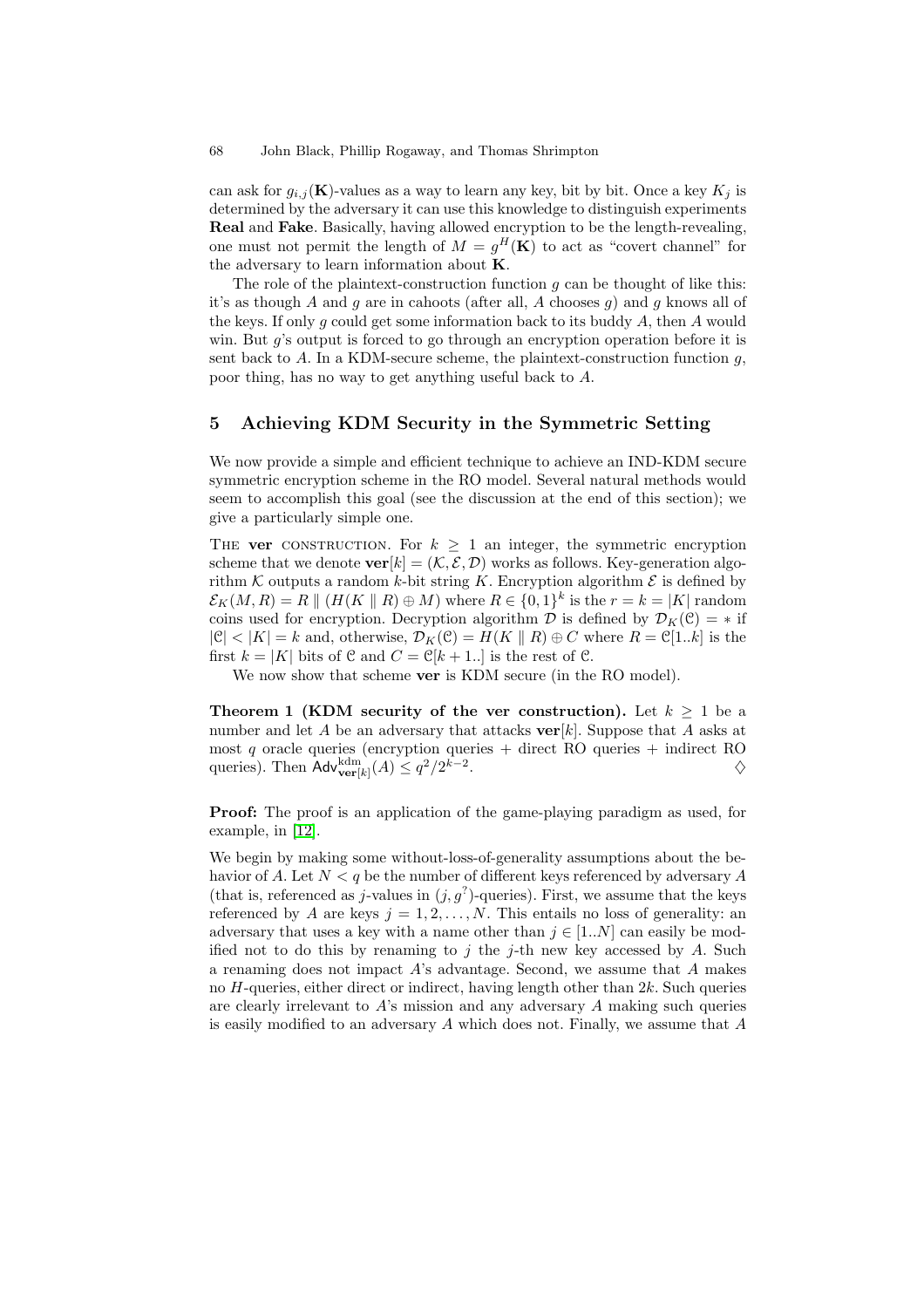```
INITIALIZATION:
10 for j \leftarrow 1 to N do K_j \stackrel{\$}{\leftarrow} \{0,1\}^k<br>
11 had \leftarrow false: \mathcal{X} \leftarrow \emptyset11 bad ← false; \mathcal{X} \leftarrow \emptyset12 for all X \in \{0, 1\}^{2k} do H(X) \leftarrow undefined
ON RO QUERY K \parallel R:<br>20 if K \parallel R \in \mathcal{X} then
20 if K \parallel R \in \mathcal{X} then bad \leftarrow true<br>21 if K \parallel R \notin \text{Domain}(H) then l
21 if K \parallel R \notin \text{Domain}(H) then H(K \parallel R) \stackrel{\$}{\leftarrow} \{0,1\}^{\infty}22 return H(K \parallel R)ON ENCRYPTION QUERY (j, g^?):<br>
20 Compute M \leftarrow g^? (K) To do
30 Compute M \leftarrow g^?(\mathbf{K}). To do this, run g.<br>31 When q makes a RO query of K \parallel R.
31 When g makes a RO query of K \parallel R:<br>32 if K \parallel R \notin \text{Domain}(H) then H(32 if K \parallel R \notin \text{Domain}(H) then H(K \parallel R) \stackrel{\$}{\leftarrow} \{0,1\}^{\infty}33 Answer g's RO query with H(K \parallel R)<br>34 R \stackrel{\text{\#}}{\leftarrow} \{0, 1\}^k34 R $
← {0, 1}k
35 C \stackrel{\$}{\leftarrow} \{0,1\}^{|M|}<br>26 if K \cdot || R \in \Gamma36 if K_j \parallel R \in \text{Domain}(H) then<br>37 had ← true
               bad \leftarrow true
38 C \leftarrow H(K_j \parallel R) \oplus M ← use this line in game R<br>38 C \leftarrow H(K_j \parallel R) \oplus 0^{|M|} ← use this line in game F
38 C \leftarrow H(K_j \parallel R) ⊕ 0^{|M|}<br>39 else
         39 else
40 H(K_j || R) \leftarrow C \oplus M ← use this line in game R<br>40 H(K_j || R) \leftarrow C \oplus 0^{|M|} ← use this line in game F
40 H(K_j ∥ R) ← C ⊕ 0<sup>|M|</sup><br>41 \mathcal{X} ← \mathcal{X} \cup \{K_i ∥ R\}41 \mathcal{X} \leftarrow \mathcal{X} \cup \{K_j \parallel R\}<br>42 return R \parallel Creturn R \parallel C
```
**Fig. 1.** Definition for game <sup>R</sup> and <sup>F</sup>. We define Domain(*H*) to be the set of points *X* where  $H(X)$  is not equal to undefined.

never repeats a direct RO query  $K \parallel R$ . The adversary has no need to repeat RO queries since it already knows the answer.

To prove that  $\mathsf{Adv}_{\mathsf{ver}[k]}^{\mathsf{kdm}}(A)$  is small we are going to present A not with a Real<br>or Eake oracle to distinguish but an R or E oracle instead, where these oracles or Fake oracle to distinguish, but an R or F oracle, instead, where these oracles are defined in Fig. [1.](#page-6-0) We refer to these oracles as specifying different *games* that the adversary plays. The games (oracle behavior) depends on the parameter  $k$ but we omit this from the notation.

We first claim that the R-labeled code in Fig. [1](#page-6-0) provides A an identical view as <sup>a</sup> Real **ver**[k]-oracle, while the <sup>F</sup>-labeled code provides A an identical view as a Fake **ver**[k]-oracle. This is apparent by inspecting the code. Ignore all statements involving variable *bad* since these statements do not result in any change visible to adversary A (they are used only for accounting purposes). The code simulates a random oracle H by assigning a uniform and independent range point  $H(X)$ to each domain point X for which a value is needed. The code chooses  $C$  at random and then defines  $H(K_i||R)$  from it, rather than choosing  $H(K_i||R)$  at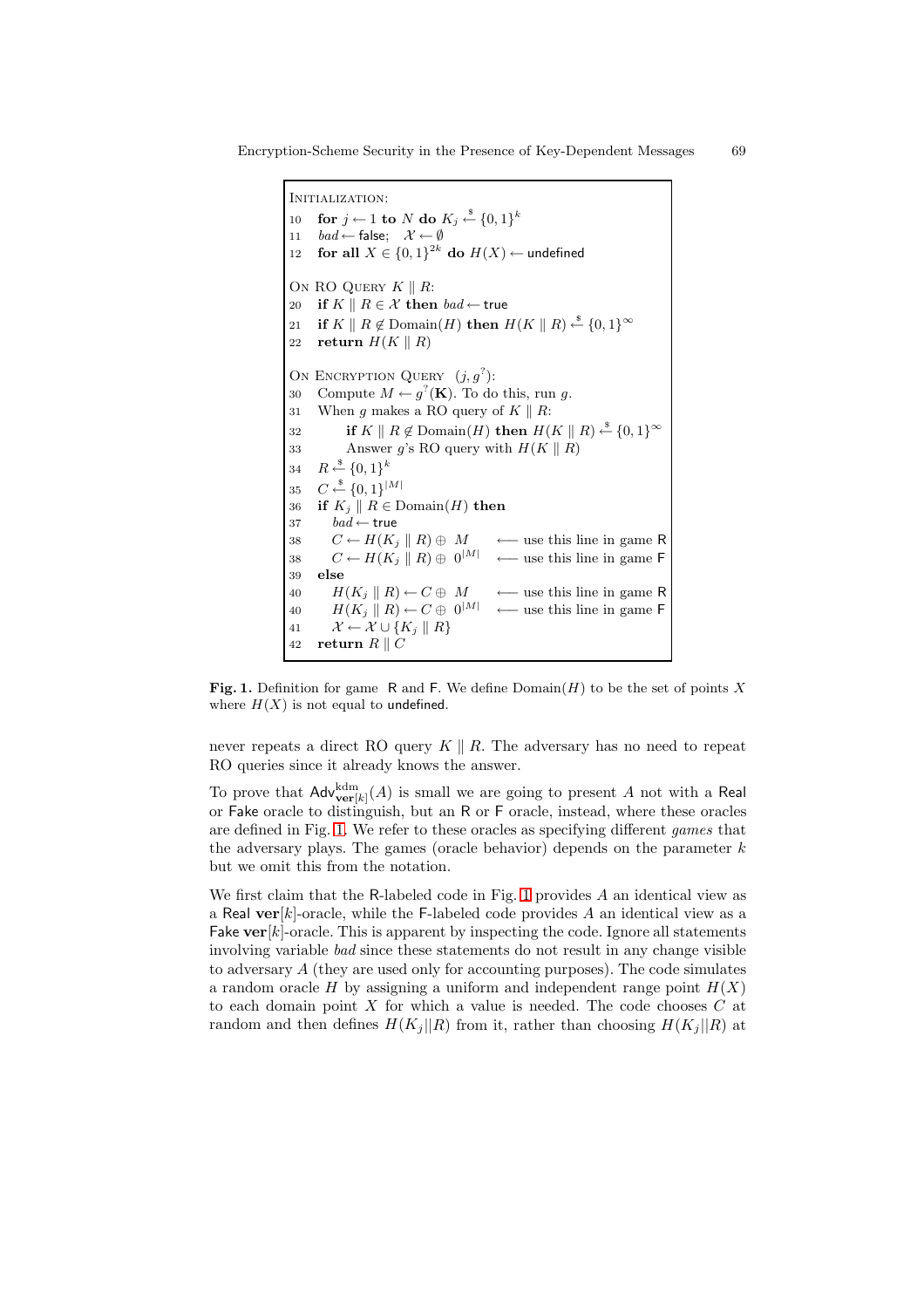random and then defining C from it. These are clearly equivalent as far as the view provided to adversary A. With the natural abbreviations in notation we then have the following:

$$
Claim \t1. Adv_{ver[k]}^{kdm}(A) = \left| \Pr[A^R = 1] - \Pr[A^F = 1] \right|
$$

To proceed with our analysis we introduce in Fig. [2](#page-6-0) a third game, game C. Let "A<sup>R</sup> sets *bad*" be the event that flag *bad* gets set to true (at some point in the execution) when A runs with an R oracle, and similarly define events " $A<sup>F</sup>$  sets *bad*" and " $A^C$  sets *bad*". We have the following:

*Claim 2.* 
$$
|\Pr[A^R = 1] - \Pr[A^C = 1]| = \Pr[A^C \text{ sets } bad]
$$
 and  $|\Pr[A^F = 1] - \Pr[A^C = 1]| = \Pr[A^C \text{ sets } bad]$  and so  $|\Pr[A^R = 1] - \Pr[A^F = 1]| \leq 2 \cdot \Pr[A^C \text{ sets } bad]$ 

Let us show the the first equality. First imagine eliminating line 38 from the code for game R. Call the new game R . The change does not impact the probability that flag *bad* is set to true (that is,  $Pr[A^R \text{ sets } bad] = Pr[A^{R'} \text{ sets } bad]$ ) because *bad* has already been set to true when line 38 executes. Now that line 38 is gone *bad* has already been set to true when line 38 executes. Now that line 38 is gone, in game R , also eliminate line 40. This too does not change the probability that *bad* gets set to true. The reason is that the value stored at  $H(K_i \parallel R)$  by line 40 can only influence what the adversary sees by a subsequent execution of line 22, and when the assignment statement at line 40 does so influence line 22, the bookkeeping done at line 41 will have caused *bad* to be set to true at line 20 anyway. (Why can't the assigning of a value to  $H(K_i || R)$  at line 40 influence values returned at a subsequent execution of line 42 in game R ? Because the use made of the  $H(\cdot\cdot\cdot)$ -values in lines 30–42 of game R' is only in defining  $M = g^H(\mathbf{K})$ , but then all that we use of M (in lines 34–42 of game R') is  $|M|$  (at line 35), and we have assumed that  $|a^H(\mathbf{K})|$  is independent of both H and K our "fixed-length" have *assumed* that  $|g^H(\mathbf{K})|$  is independent of both H and **K**, our "fixed-length" assumption on g.) We conclude that  $Pr[A^R \text{ sets } bad] = Pr[A^C \text{ sets } bad]$ . The exact same reasoning tells us that  $Pr[A^F]$  sets *bad*  $] = Pr[A^C]$  sets *bad* ]. The final inequality of Claim 2 then follows by the triangle inequality.

Next we show the following:

*Claim 3.* Pr[ $A^C$  sets *bad*]  $\leq q^2/2^{k-1}$ 

To prove this claim we separately consider the two places in game C where *bad* can be set to true. The probability that *bad* gets set to true at line 36 is at most  $q^2/2^k$  since during each of the at most q times that line 36 is executed the value R is randomly chosen just before (line 34) from a set of size  $2^k$  and then we test if *something*  $\parallel$  *R* is in a set of size at most q. Similarly, we claim that the probability that *bad* gets set to true at line 20 is at most  $qN/2^k \leq q^2/2^k$ . This statement would be clear if only the adversary were given no information about the values  $(K_1, \ldots, K_N)$  selected at line 10; in such a case, we are testing at most q times if  $K \parallel$  something (where K is supplied by the adversary) is in a random, secret set of size at most  $N/2^k$ . But, in fact, the view provided to the adversary A in game C *is* independent of  $(K_1, \ldots, K_N)$ . Note that every encryption query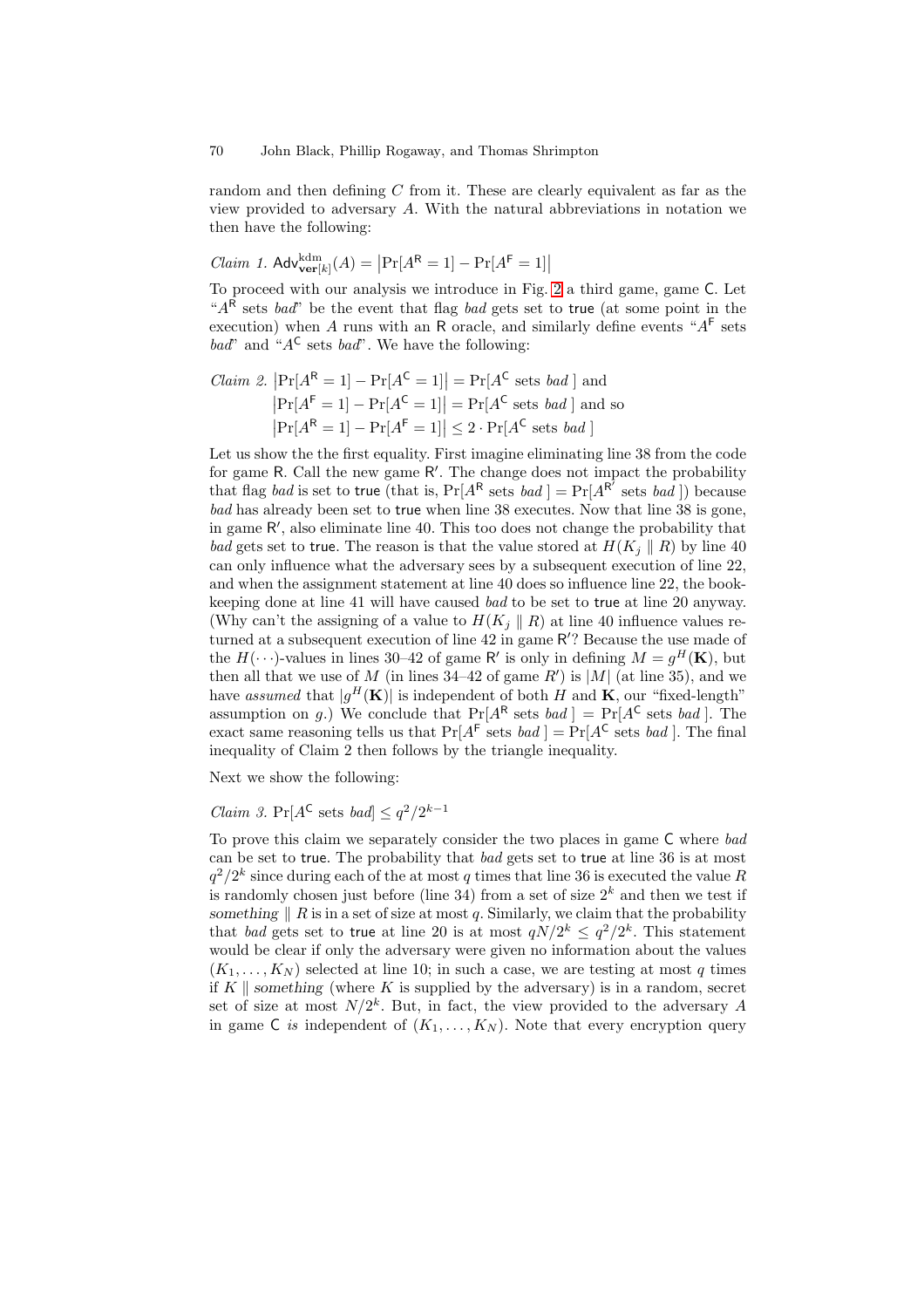```
INITIALIZATION:
10 for j \leftarrow 1 to N do K_j \stackrel{\$}{\leftarrow} \{0,1\}^k<br>
11 hod \leftarrow folse: \mathcal{X} \leftarrow \emptyset11 bad ← false; \mathcal{X} \leftarrow \emptyset12 for all X \in \{0, 1\}^{2k} do H(X) \leftarrow undefined
ON RO QUERY K \parallel R:<br>20 if K \parallel R \in \mathcal{X} then
20 if K \parallel R \in \mathcal{X} then bad \leftarrow \text{true}<br>21 if K \parallel R \notin \text{Domain}(H) then I
21 if K \parallel R \notin \text{Domain}(H) then H(K \parallel R) \stackrel{\$}{\leftarrow} \{0,1\}^{\infty}22 return H(K \parallel R)ON ENCRYPTION QUERY (j, g^?):<br>30 Compute M \leftarrow g^? (K). To do
30 Compute M \leftarrow g^?(\mathbf{K}). To do this, run g.<br>31 When q makes a RO query of K \parallel R.
31 When g makes a RO query of K \parallel R:<br>32 if K \parallel R \notin \text{Domain}(H) then H(.
32 if K \parallel R \notin \text{Domain}(H) then H(K \parallel R) \stackrel{\$}{\leftarrow} \{0,1\}^{\infty}33 Answer g's RO query with H(K \parallel R)<br>34 R \stackrel{\text{\$}}{\leftarrow} \{0,1\}^k34 R \stackrel{\$}{\leftarrow} \{0,1\}^k\begin{array}{ll} 35 & C \stackrel{\$}{\leftarrow} \{0,1\}^{|M|} \ \mathbf{26} & \textbf{if} \ \mathbf{K} \cdot \parallel \mathbf{R} \in \Gamma \end{array}36 if K_j \parallel R \in \text{Domain}(H) then bad \leftarrow \text{true}<br>41 \mathcal{X} \leftarrow \mathcal{X} \cup \{K_i \parallel R\}41 \mathcal{X} \leftarrow \mathcal{X} \cup \{K_j \parallel R\}<br>42 return R \parallel Creturn R \parallel C
```
**Fig. 2.** Game C. This game has similar behavior, as far as the adversary can tell, to games R and F.

returns a random string whose length is independent of  $(K_1,\ldots,K_N)$  (by the fixed-length assumption on  $g$ ) while every RO query returns a random infinite string, independent of  $(K_1, \ldots, K_N)$  (whether that random string is selected in line 21 or in line 32 is irrelevant).

Putting together the three claims completes the proof.

Alternative constructions. There are a number of natural constructions for a KDM-secure symmetric encryption scheme in the RO model. For example, one might start with an arbitrary symmetric encryption scheme  $\Pi = (\mathcal{K}, \mathcal{E}, \mathcal{D})$ for which the coins  $R$  used to encrypt can be recovered from the ciphertext. (Standard modes like CBC with a random IV have this property.) Then modify  $\Pi$  to a symmetric encryption scheme  $\overline{\Pi} = (\mathcal{K}, \overline{\mathcal{E}}, \overline{\mathcal{D}})$  by setting  $\overline{\mathcal{E}}_K(M, R) =$ <br> $\mathcal{E}_{\mathcal{K}(M, R)}$  and correspondingly modifying  $\mathcal{D}$ . It seems reasonable to ex- $\mathcal{E}_{H(K \parallel R)}(M,R)$  and correspondingly modifying D. It seems reasonable to expect that  $\Pi$  will be IND-KDM secure (in the RO model) when  $\Pi$  is IND-CPA secure (in the standard model).

#### **6 KDM Insecurity for Stateful Symmetric Encryption**

A *stateful* encryption scheme is like the (probabilistic, symmetric) encryption schemes we have defined except that the encryption function  $\mathcal E$  is deterministic and takes as input a hidden variable, the *state*. Every time a message M is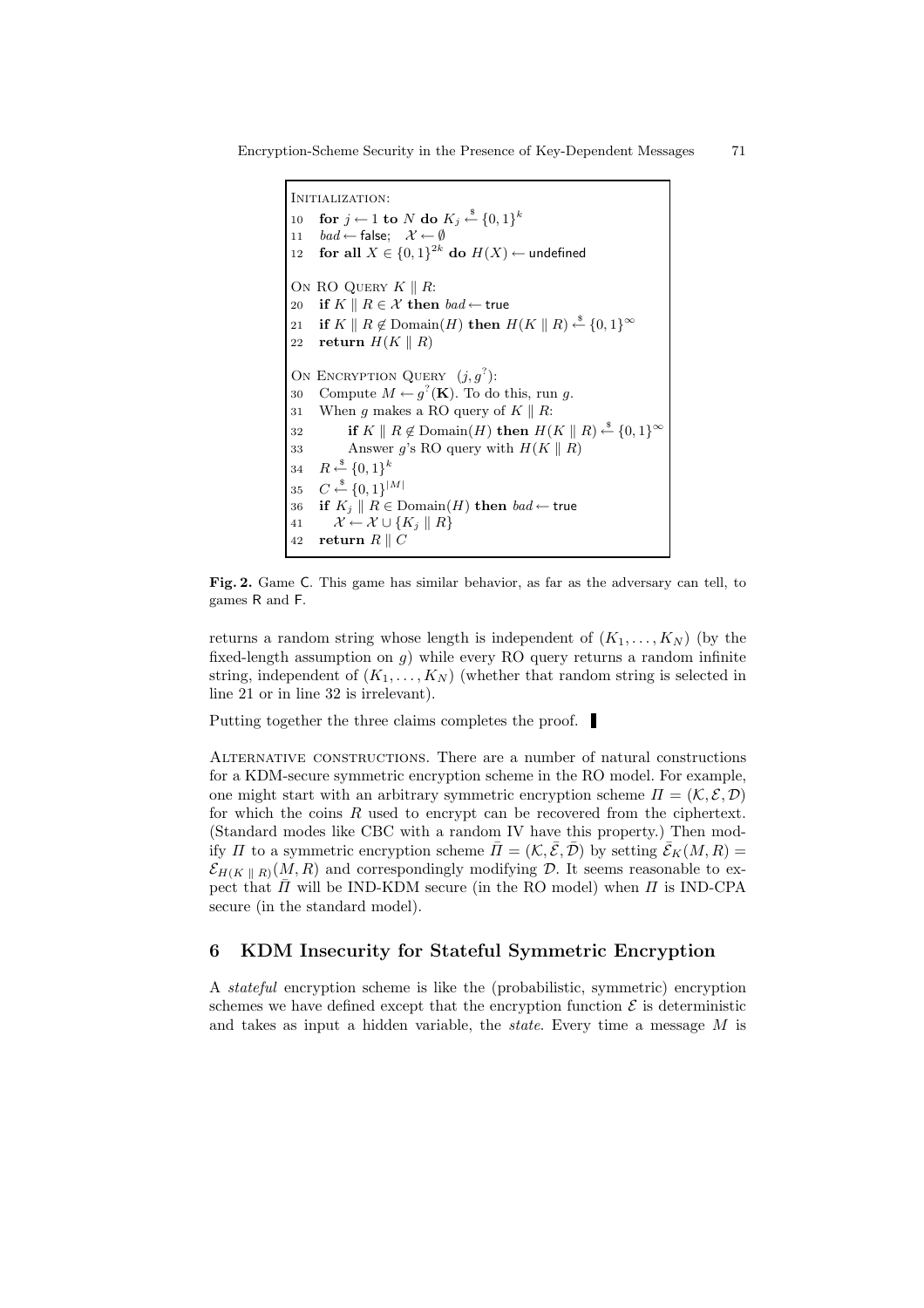encrypted under  $\mathcal{E}_K$  the current state S of the encryption algorithm is modified to a new state  $S' = f(S, M)$ . (It is fine to allow this update to depend on K as well.) The initial state,  $S_0$ , is specified as part of the scheme. We write  $\mathcal{E}_K^S(M)$  for the encryption of message M using key K and state S for the encryption of message M using key K and state  $S$ .

An example of a stateful encryption scheme is the form of CBC mode where the IV is  $E_K(S)$  and S, initially the zero-block, is incremented with every message that is encrypted. This scheme is IND-CPA secure.

It is straightforward to adapt the definitions we have given for KDM security to deal with stateful schemes. However, one will soon notice that there can not exist a stateful KDM-secure encryption scheme. Let us explain the problem.

Since the function  $\mathcal E$  is deterministic and and the plaintext-construction function g depends on  $\bf{K}$ , the plaintext-construction function g "knows" everything that  $\mathcal E$  knows and so, in particular, q can determine what ciphertext  $\mathcal E$  will produce next for any given message. The function  $g$  can generate a plaintext such that its encryption conveys to  $A$  some information about  $\bf{K}$ . For example, one could define a plaintext-construction function  $g_{i,j,k,S,V}$  that returns the first kbit message M (or  $0^k$  if no such message exists) such that the inner product of V and ciphertext  $C = \mathcal{E}_K^S(M)$  is the *i*th bit of  $K_j$ . Using such functions the solver sex can easily extract an underlying key bit-by-bit, and use this key to adversary can easily extract an underlying key, bit-by-bit, and use this key to break the scheme's KDM security.

#### **7 KDM Security in the Public-Key Setting**

PRELIMINARIES. We recall the syntax of an asymmetric encryption scheme, as given (in a slightly modified form) in [\[4\]](#page-12-15). Let String, Plaintext, and Ciphertext all be as before. Also, let Parameter = 1\* and let Coins =  $\{0,1\}^{\infty}$ , PublicKey  $\subseteq$ String, and SecretKey ⊆ String. Then an *asymmetric encryption scheme* is a triple of algorithms  $\Pi = (\mathcal{K}, \mathcal{E}, \mathcal{D})$  where  $\mathcal{K}$ : Parameter  $\times$  Coins  $\rightarrow$  PublicKey  $\times$ SecretKey and  $\mathcal{E}$ : PublicKey×String×Coins  $\rightarrow$  Ciphertext $\cup\{*\}$  and  $\mathcal{D}$ : SecretKey× String → Plaintext ∪ {∗}. As for symmetric encryption, we usually omit the last argument to both  $K$  and  $\mathcal{E}$ , thinking of both as probabilistic algorithms, and we write the second argument to  $\mathcal E$  and  $\mathcal D$  as a subscript. Upon input  $1^k$  the key-generation algorithm returns a pair (*pk*,*sk*) of matching public and secret keys. We require that for all  $(pk, sk)$  which can be output by  $\mathcal{K}(1^k)$ , for all  $M \in$  Plaintext, and for all strings C that can be output by  $\mathcal{E}_{pk}(M)$ , we have that  $\mathcal{D}_{sk}(C) = M$ .

Definition of KDM security in the public-key setting. The intuition behind the definition of KDM security in the asymmetric setting is just like that for the symmetric setting. The adversary  $A$  is given access to an oracle that will encrypt under a specific public key *pk* a specified function g that may depend on a vector of secret keys **sk**. Notice that A can compute encryptions of standard plaintext messages on its own, but still requires the oracle for computation of g when it accesses **sk**. After interacting with its oracle, adversary A outputs a "1" if it believes its oracle returns real encryptions, and it outputs a "0" otherwise. If a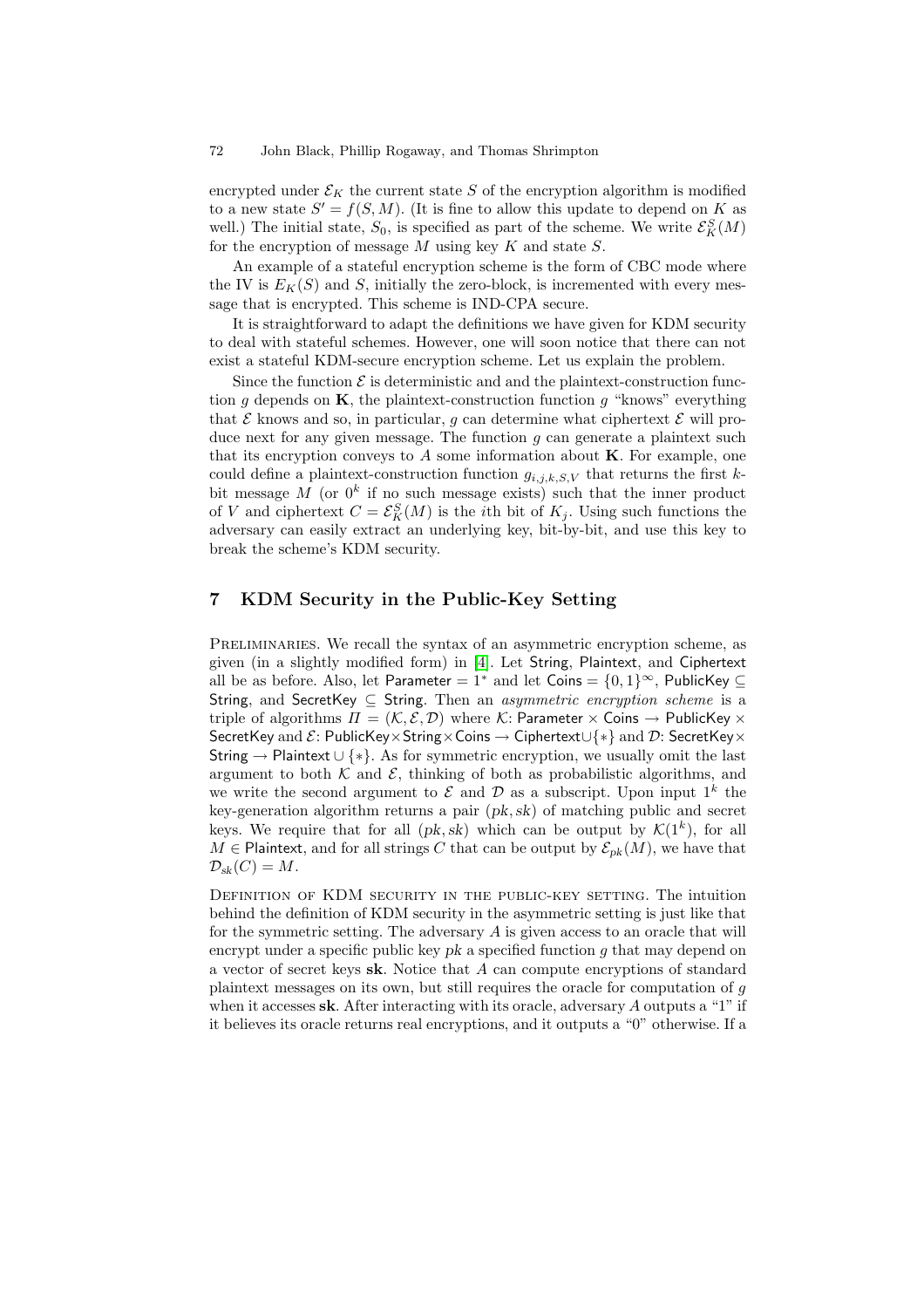reasonable adversary can not do a good job at this game, then the scheme is KDM secure. We let  $(\mathbf{pk}, \mathbf{sk}) \stackrel{\$}{\leftarrow} 1^k$  denote: for  $i \in \{1, 2, \ldots\}$  do  $(pk_i, sk_i) \stackrel{\$}{\leftarrow} \mathcal{K}(1^k)$ .

**Definition 3 (IND-KDM — standard model — asymmetric setting).** Let  $\Pi = (\mathcal{K}, \mathcal{E}, \mathcal{D})$  be an asymmetric encryption scheme, and let A be an adversary. For  $(\mathbf{pk}, \mathbf{sk}) \in (\mathsf{PublicKey} \times \mathsf{SecretKey})^{\infty}$  let

**Real<sub>sk</sub>** be the oracle that on input  $(i, g)$  returns  $C \xrightarrow{\text{e}} \mathcal{E}_{pk_i}(g(\mathbf{sk}))$ 

**Fake**<sub>sk</sub> be the oracle that on input  $(i, g)$  returns  $C \stackrel{\text{g}}{\leftarrow} \mathcal{E}_{pk_i}(0^{|g(\textbf{sk})|})$ .<br> **SD-KDM** advantage of an advance  $A$  for socurity parameter  $k$ The **IND-KDM** advantage of an adversary A for security parameter  $k$  is

$$
\begin{split} \mathsf{Adv}_{\Pi,k}^{\mathsf{kdm}}(A) &\stackrel{\mathrm{def}}{=} \left| \Pr\left[ (\mathbf{pk},\mathbf{sk}) \xleftarrow{\$} \mathcal{K}(1^k): \ A^{\mathsf{Real}_{\mathsf{sk}}}(1^k,\mathbf{pk}) = 1 \right] \right. \\ &\qquad \qquad \left. - \Pr\left[ (\mathbf{pk},\mathbf{sk}) \xleftarrow{\$} \mathcal{K}(1^k): \ A^{\mathsf{False}_{\mathsf{sk}}}(1^k,\mathbf{pk}) = 1 \right] \right|. \qquad \diamondsuit \end{split}
$$

The plaintext-construction function g must, as usual, be fixed-length:  $|g(\mathbf{sk})|$ may not depend on **sk**.

The definition for KDM security within the RO model is exactly analogous to what we have done already. Here one insists that  $|g^H(\mathbf{sk})|$  be independent of both H and **sk**.

THE **VER** CONSTRUCTION. We recall a simple encryption scheme specified in [\[5\]](#page-12-4). Let  $\mathcal F$  be a trapdoor permutation generator: on input  $1^k$  the probabilistic algorithm F returns (the encodings of) functions  $(f, f^{-1})$  where  $f: \{0, 1\}^k \to$  $\{0,1\}^k$  and  $f^{-1}$ :  $\{0,1\}^k \rightarrow \{0,1\}^k$  is its inverse. (We do not bother to distinguish between functions and their encodings.) Mirroring our construction for the symmetric-key setting, define the (random-oracle model) asymmetric encryption scheme  $\mathbf{VER}[\mathcal{F}]=(\mathcal{K}, \mathcal{E}, \mathcal{D})$  as follows. The key-generation algorithm K is identical to F. Encryption algorithm  $\mathcal{E}_f(M,R) = f(R) || (H(R) \oplus M)$  where  $k = |R|$ is the domain length of f (assumed to be apparent f and  $f^{-1}$ ) and R is the random coins used by the encryption algorithm and  $H$  is the random oracle. Decryption algorithm  $\mathcal{D}_{f^{-1}}(\mathcal{C}) = *$  if  $|\mathcal{C}| < k$  and  $\mathcal{D}_{f^{-1}}(\mathcal{C}) = H(f^{-1}(Y)) \oplus C$ otherwise, where Y is the first k bits of C and C is the remaining bits.

One expects that **VER** $[\mathcal{F}]$  is a KDM-secure encryption scheme if  $\mathcal{F}$  is a secure trapdoor permutation. At the time of this writing, we have not written up a proof of this.

The above is only one natural construction; others would seem to work. In [\[7\]](#page-12-12) Camenisch and Lysyanskaya give a different scheme which they claim is "circular secure" (in the RO model), a notion that they define. One would expect their scheme to be KDM secure as well, though we have not written up a proof of this.

#### **Acknowledgments**

Thanks to the anonymous reviewers for their comments.

John Black received support from NSF CAREER award CCR-0133985. Part of this work was carried out while John was at the University of Nevada, Reno.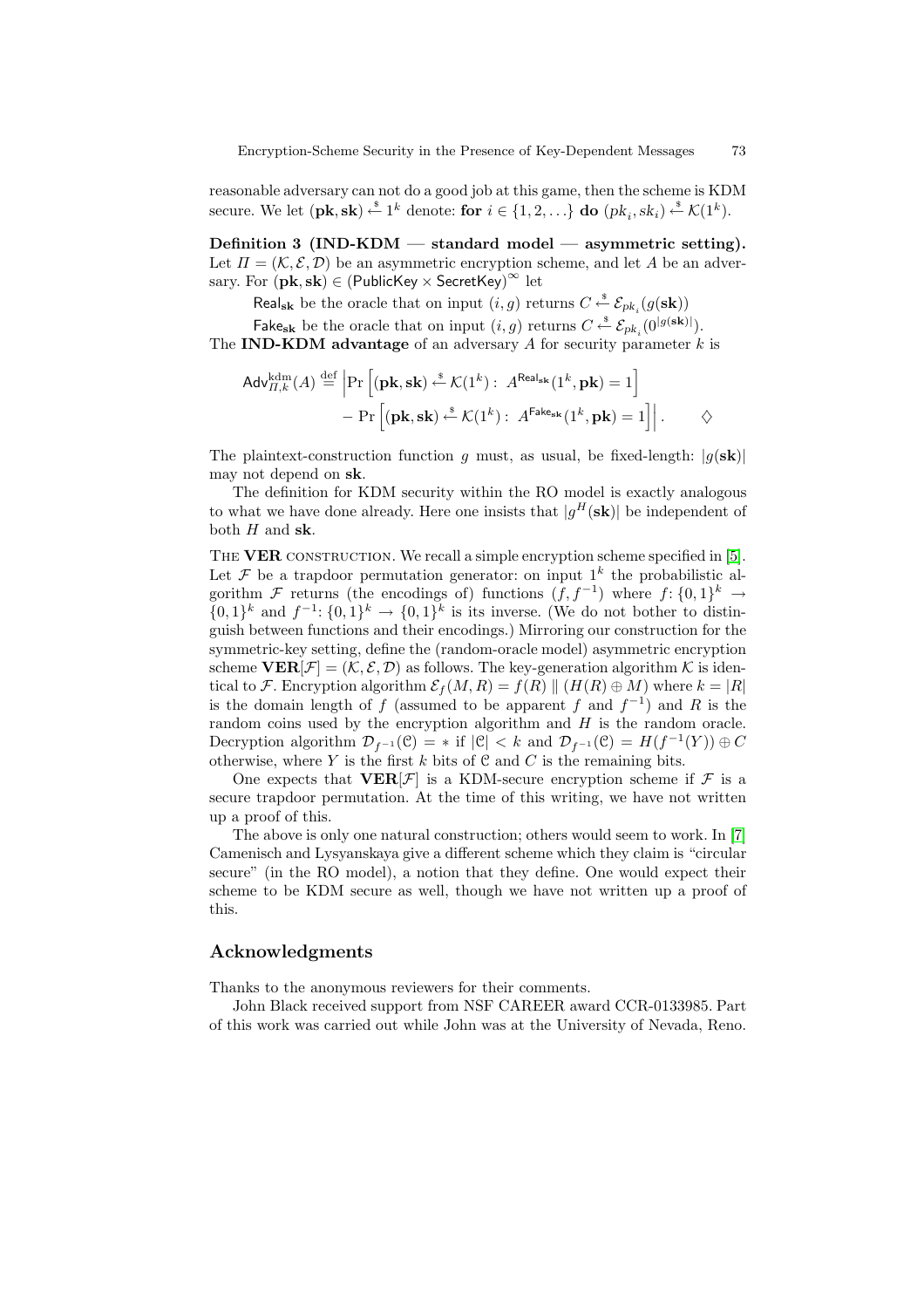<span id="page-12-5"></span>Phil Rogaway and his student Tom Shrimpton received support from NSF grant CCR-0085961 and a gift from CISCO Systems. Many thanks for their kind support.

#### <span id="page-12-6"></span>**References**

- [1] M. Abadi and A. Gordon. A calculus for cryptographic protocols: The spi calculus. *Information and Computation*, 148(1):1–70, January 1999. An extended version appeared as Digital Equipment Corporation Systems Research Center report No. 149, January 1998.
- <span id="page-12-11"></span>[2] M. Abadi and P. Rogaway. Reconciling two views of cryptography: The computational soundness of formal encryption. In *IFIP International Conference on Theoretical Computer Science*, August 2000.
- <span id="page-12-0"></span>[3] M. Bellare, A. Desai, E. Jokipii, and P. Rogaway. A concrete security treatment of symmetric encryption: analysis of the DES modes of operation. In *Proceedings of 38th Annual Symposium on Foundations of Computer Science (FOCS 97)*, 1997.
- <span id="page-12-15"></span>[4] M. Bellare, A. Desai, D. Pointcheval, and P. Rogaway. Relations among notions of security for public-key encryption schemes. In H. Krawczyk, editor, *Advances in Cryptology – CRYPTO '98*, volume 1462 of *Lecture Notes in Computer Science*, pages 232–249. Springer-Verlag, 1998.
- <span id="page-12-4"></span>[5] M. Bellare and P. Rogaway. Random oracles are practical: A paradigm for designing efficient protocols. In *Proceedings of the 1st ACM Conference on Computer and Communications Security*, pages 62–73, 1993.
- <span id="page-12-7"></span>[6] M. Burrows, M. Abadi, and R. Needham. A logic of authentication. *Proceedings of the Royal Society of London A*, 426:233–271, 1989. A preliminary version appeared as Digital Equipment Corporation Systems Research Center report No. 39, February 1989.
- <span id="page-12-12"></span>[7] J. Camenisch and A. Lysyanskaya. "Efficient non-transferable anonymous multishow credential system with optional anonymity revocation". In *Advances in Cryptology – EUROCRYPT '01*, Lecture Notes in Computer Science. Springer-Verlag, 2001.
- <span id="page-12-2"></span>[8] D. Dolev, C. Dwork, and M. Naor. Non-malleable cryptography. To appear in *SIAM J. on Computing*. Earlier version in STOC 91, 1998.
- <span id="page-12-8"></span>[9] D. Dolev and A. Yao. On the security of public key protocols. *IEEE Transactions on Information Theory*, IT-29(12):198–208, March 1983.
- <span id="page-12-3"></span>[10] M. Fischlin. "Pseudorandom function tribe ensembles based on one-way permutations: Improvements and applications". In *Advances in Cryptology – EURO-CRYPT '99*, Lecture Notes in Computer Science. Springer-Verlag, 1999.
- <span id="page-12-1"></span>[11] S. Goldwasser and S. Micali. Probabilistic encryption. *Journal of Computer and System Sciences*, 28:270–299, April 1984.
- <span id="page-12-14"></span>[12] J. Kilian and P. Rogaway. How to protect DES against exhaustive key search. *Journal of Cryptology*, 14(1):17–35, 2001. Earlier version in CRYPTO '96.
- <span id="page-12-10"></span>[13] P. Lincoln, J. Mitchell, M. Mitchell, and A. Scedrov. A probabilistic poly-time framework for protocol analysis. In *Proceedings of the Fifth ACM Conference on Computer and Communications Security*, pages 112–121, 1998.
- <span id="page-12-13"></span><span id="page-12-9"></span>[14] S. Micali. Personal communication, circa 1985.
- [15] L. Paulson. The inductive approach to verifying cryptographic protocols. *Journal of Computer Security*, 6(1–2):85–128, 1998.